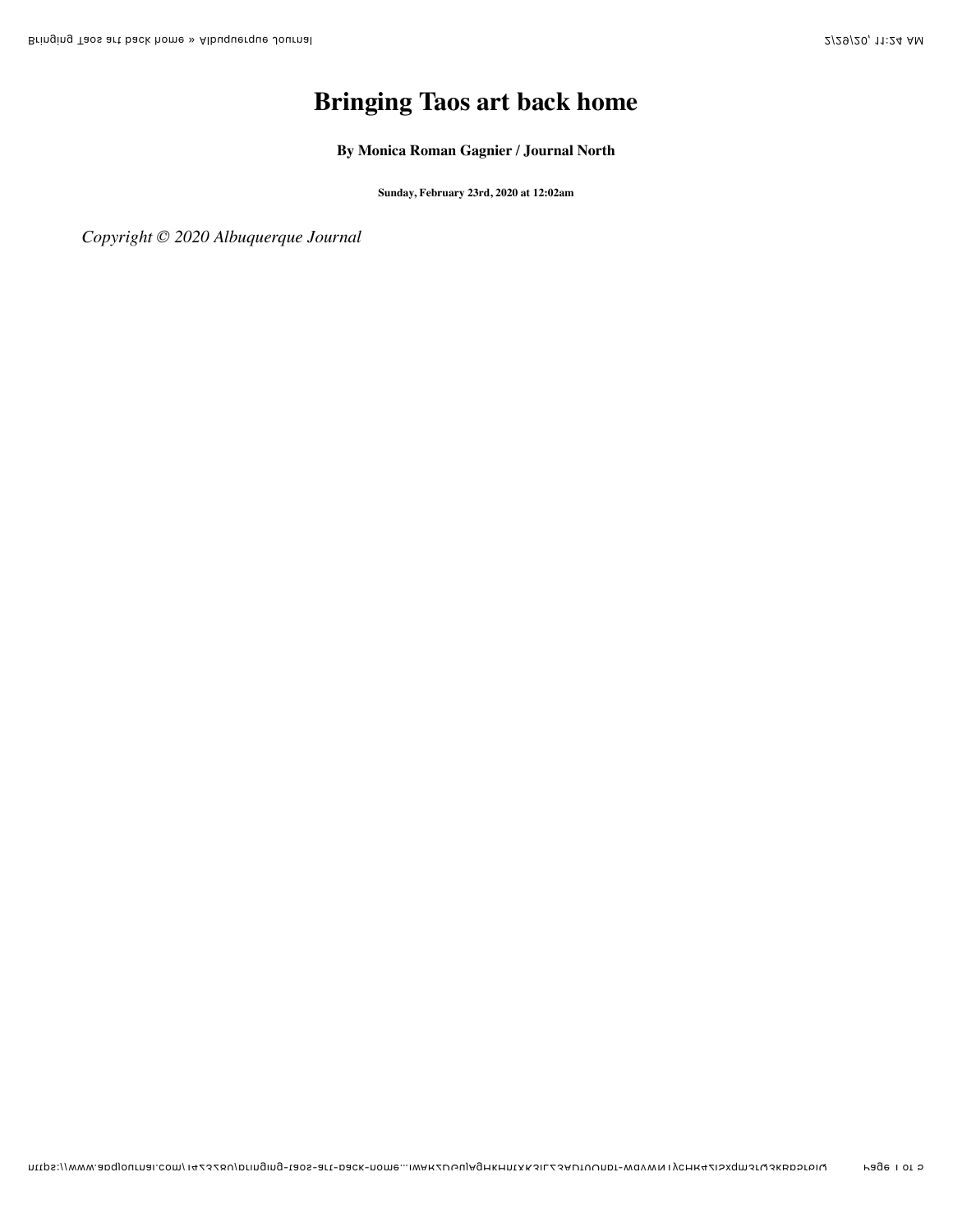

The 12 founding members of the Taos Art Society on the exterior of the Lunder Research Center. (Courtesy of the Couse Foundation)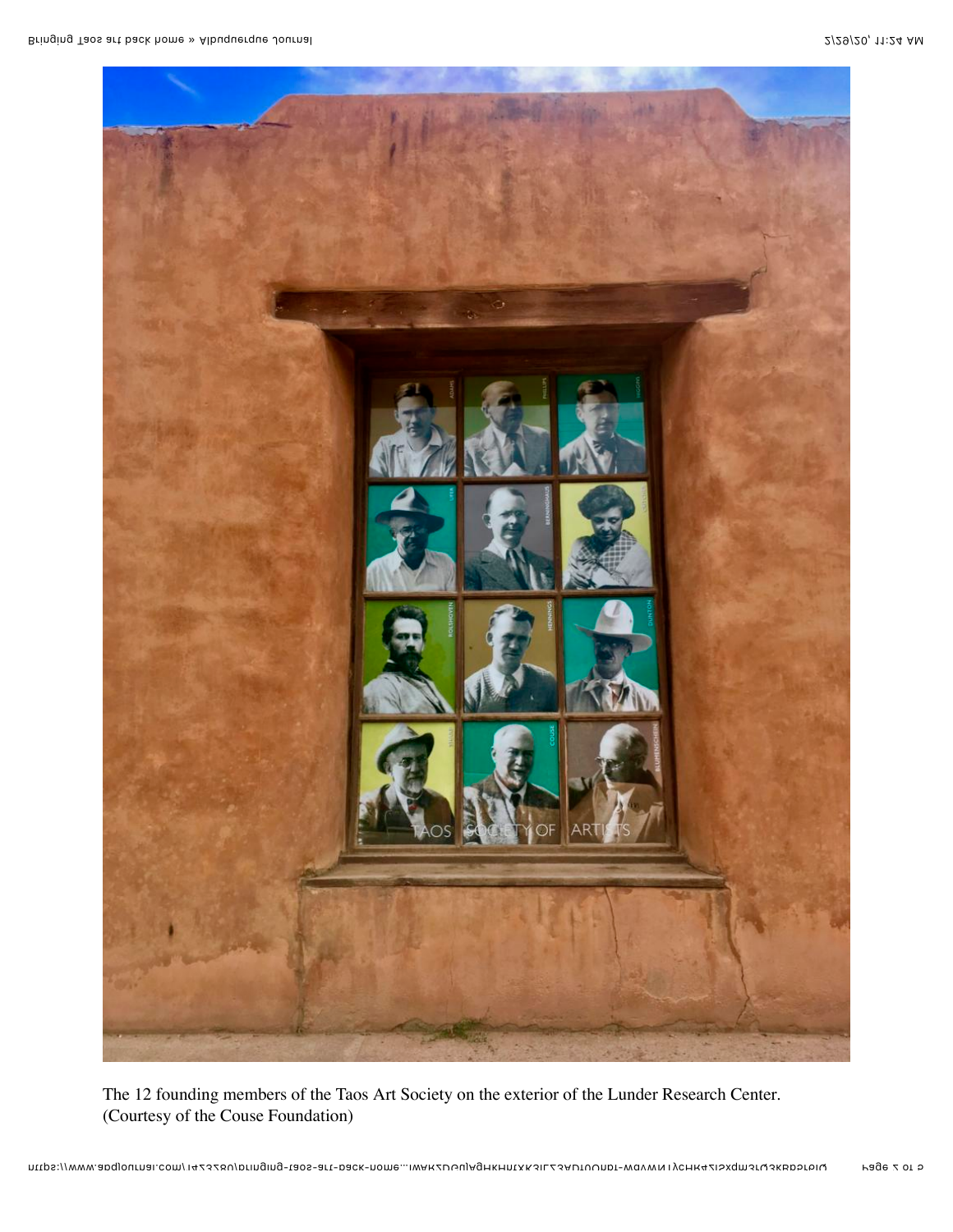In 1915, the Taos Society of Artists was founded by six American-born, European-trained artists to promote Southwest culture.

The Couse Foundation recently announced plans to open a research center and museum facility in mid-2021 dedicated to the early art colony.

The Lunder Research Center will be housed in a 5,000-square-foot building that was formerly the Mission Gallery on the grounds of the Couse-Sharp Historic Site.

The site, which is owned and managed by the Couse Foundation, is a campus covering more than 2 acres that includes the homes, studios and gardens of E. I. Couse and J. H. Sharp, two of the founders of the Taos Society of Artists.

The society lasted until 1927, by which time there were 12 active members: Couse, Sharp, Bert Phillips, Ernest Blumenschein, Oscar Berninghaus, Herbert Dunton, Julius Rolshoven, Walter Ufer, Victor Higgins, Martin Hennings, Kenneth Adams and Catherine Critcher.

When it opens, the Lunder Research Center will be the repository for documents and art created by the 12 members of the artists society.

In a statement, Peter and Paula Lunder, principals of the Lunder Foundation of Portland, Maine, said, "We are very pleased to be able to support this project, which we feel is an important addition to the resources available for the study and appreciation of American art."

"As a collector and dealer, I'm keenly aware of how scholarship relating to the TSA is critical to maintaining and growing the interest in and market for artwork of this era," said Nedra Matteucci of Santa Fe's Nedra Matteucci Galleries. "The Lunder Research Center will boost the opportunities for scholarly work that so many of us in the field depend on."



A rendering of the new Lunder Research Center under construction in Taos. (Courtesy of the Couse Foundation)

The Lunder Foundation contributed \$600,000 to the center, and the Couse Foundation is launching an \$8 million capital campaign to complete funding for the purchase and renovation of the former Mission Gallery.